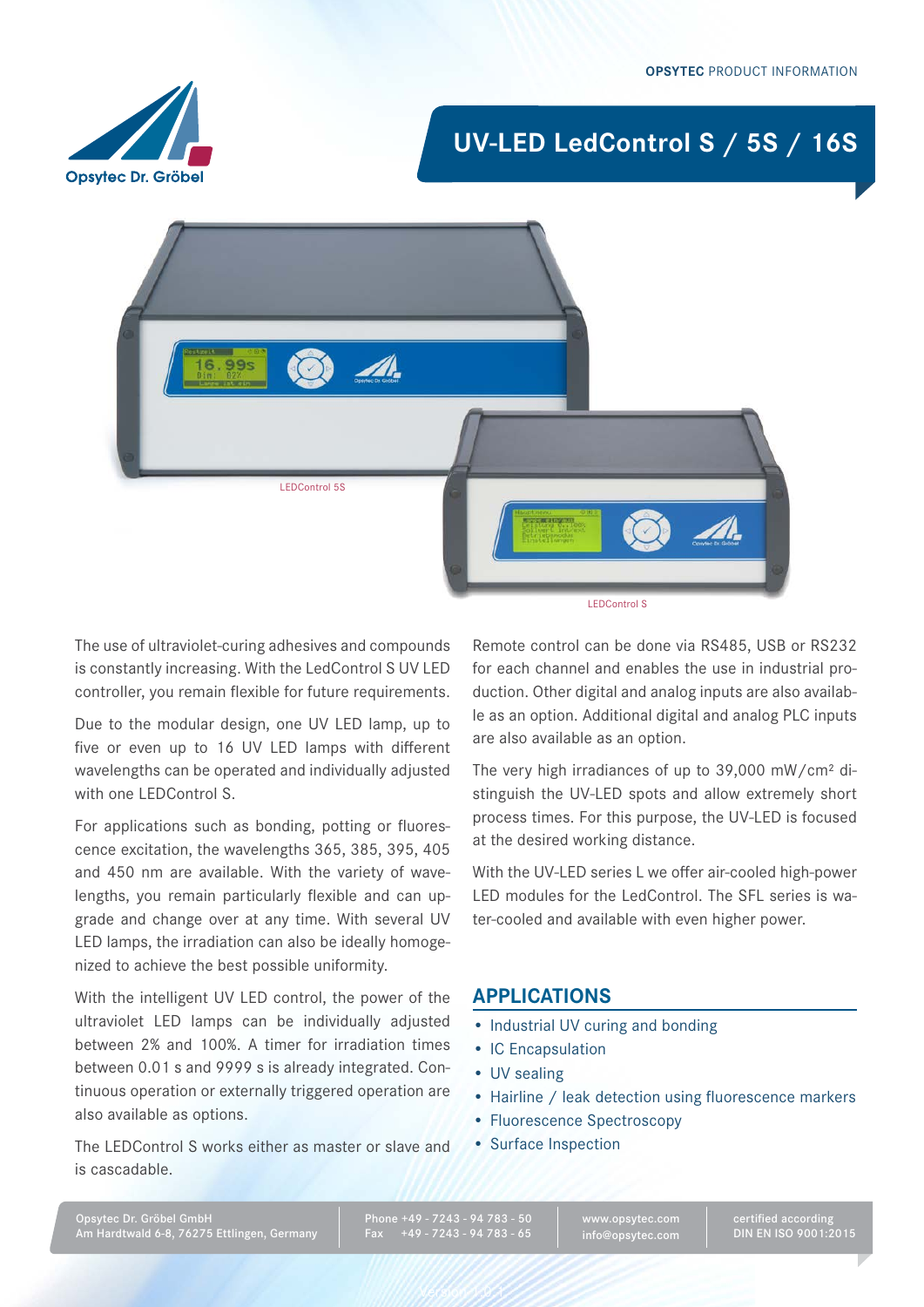# **technicaL Data LEDCONTROL S**

| <b>Number of UVLED-Spots</b>       | (LedControl S)<br>1 spot      |  |
|------------------------------------|-------------------------------|--|
|                                    | 5 spot (LedControl 5S)        |  |
|                                    | 16 spot (LedControl 16S)      |  |
| <b>Functions</b>                   | 2 to 100%, each spot separate |  |
|                                    | timer, continuous operation   |  |
|                                    | Master / slave mode           |  |
| <b>Display</b>                     | graphical, 128 x 64 px        |  |
| <b>Connections</b>                 | Interlock                     |  |
| <b>Interface option</b>            | dimming in (0-10V), common    |  |
|                                    | Trigger (IN/OUT), common      |  |
| <b>Terminals, Interface option</b> | Galvanically isolated         |  |
| <b>Signals, Interface option</b>   | 24 V, 5 mA max                |  |
| <b>Programming, optional</b>       | RS485, RS232 or USB           |  |
| <b>Dimensions</b>                  | 185 x 251 x 100 mm (S)        |  |
|                                    | 305 x 358 x 145 mm (S,5-16S)  |  |
| <b>Operating temperature</b>       | 5 to 40 °C                    |  |
| <b>Storage temperature</b>         | $-10$ to 60 °C                |  |
| <b>Humidity</b>                    | <80%, non-condensing          |  |
| <b>Internal security circuit</b>   | Over-temperature, LED N.C.    |  |
| Power (el.)                        | 100 W - 2000 W                |  |
| <b>Mains</b>                       | 100 - 240 V, 50/60 Hz         |  |

# **UV-LED-LAMPS SerieS L And SFL**



## **UV-LED-LAMPS SpOT P**



# **REMOTE OPERATION**

The LEDControl can be controlled via the rear programming interface (USB, RS485 or RS232). Communication takes place as ASCII communication, which is illustrated below using the example of "Switching on":

- •control transmits: LOnOff: 1!
- •LedControl answers: LOnOff: 1 (CRC-16)

Each channel can be individually controlled. The Led-Control sends only when requested by the controller.

Via the other interface option LED powers can be set together for all channels (0-10V), LEDs on / off (trigger IN 24V) and the status (trigger OUT 24V) can be set and queried. This option is suitable for simple system integration with common signals.

### **Example commands:**

- 
- •LAnzahlCH? Request number of channels
- •LAnzahlCH? Request connected channels
- LSelect: 0 1 !? Set active channels
- •LPowerSet: 000.0 033.7!? Set power
- LTriggerOnOff: 11!? Set trigger input active
- 
- •LFirmware? Request firmware version



#### programming software

Phone +49 - 7243 - 94 783 - 50 Fax +49 - 7243 - 94 783 - 65